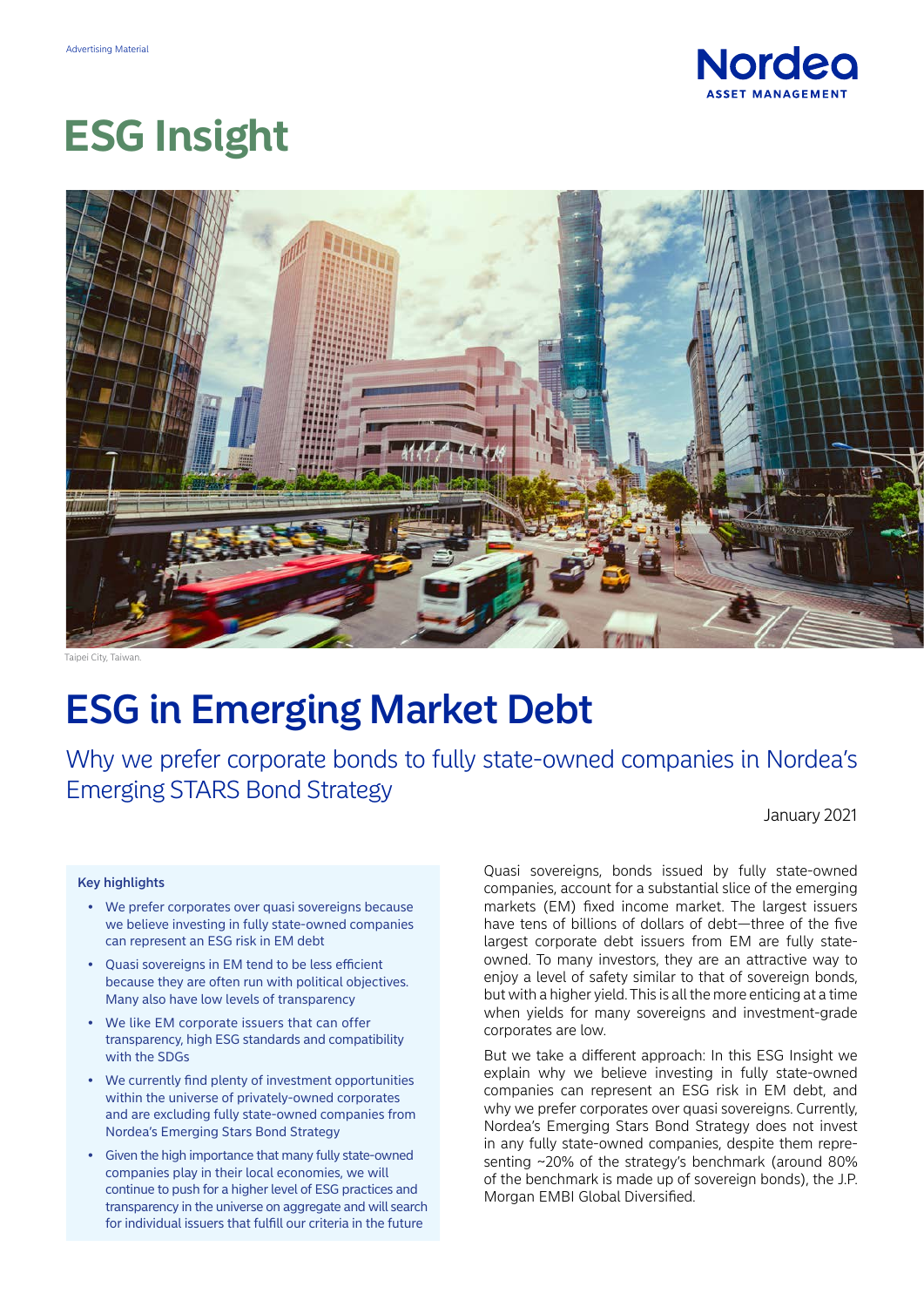## **We prefer corporates over quasi sovereigns**

With increasing awareness among issuers and innovation in the market for ESG-related bonds, it is an exciting time to be an ESG-focused investor in EM corporate debt. Since the beginning of 2020, we have been complementing our ESG-focused EM sovereign bond portfolio in Nordea's Emerging Stars Bond Strategy with the addition of corporate bonds.

Today, our corporate bond investments focus on privately-owned (meaning not state-owned) issuers from the emerging markets. This is because there is much to excite us in this investment universe. In particular, many corporate issuers exhibit strong or improving ESG practices and solid financial outlooks. In addition, we find many privately-owned companies with business models that contribute positively to the United Nations' Sustainable Development Goals (SDGs) – a fact that should allow them to have access to capital in the future. The SDGs are 2030 targets for the world to achieve decent economic growth and prosperity for all, without harming the planet. We take them seriously as EM debt investors in part because we expect companies aligned with the SDGs to have easier access to capital in the future. For example, as investors become increasingly concerned about sustainability, a coal-based utility or oil producer will have fewer financing sources than many other companies.

#### **With increasing awareness among issuers and innovation in the market for ESG-related bonds, it is an exciting time to be an ESG-focused investor in EM corporate debt "**

On the flip side, all of the quasi sovereigns on the J.P. Morgan benchmark are fully state-owned. Given the absence of external shareholders, many of those companies follow politically driven business strategies, lack independent oversight, are less efficient and prone to corruption. In other words, they often score poorly in ESG terms—which translates into risk for the investor. Commodity producers like oil & gas companies account for a large slice of fully stateowned companies, given the strategic importance of the sector for many emerging markets countries as well as its high capital requirements. The lack of ESG transparency and the inherent sector tilt make fully state-owned companies in EM a difficult investment universe for ESG focused funds, and in particular for our strategy. Nevertheless, with around 90 issuers to choose from in the benchmark index, the universe of fully state-owned companies is comparably small and thus does not prohibit us from finding more appropriate investments.



Source: [United Nations Sustainable Development Goals](http://un.org/development/desa/en/news/sustainable/sustainable-development-goals.html)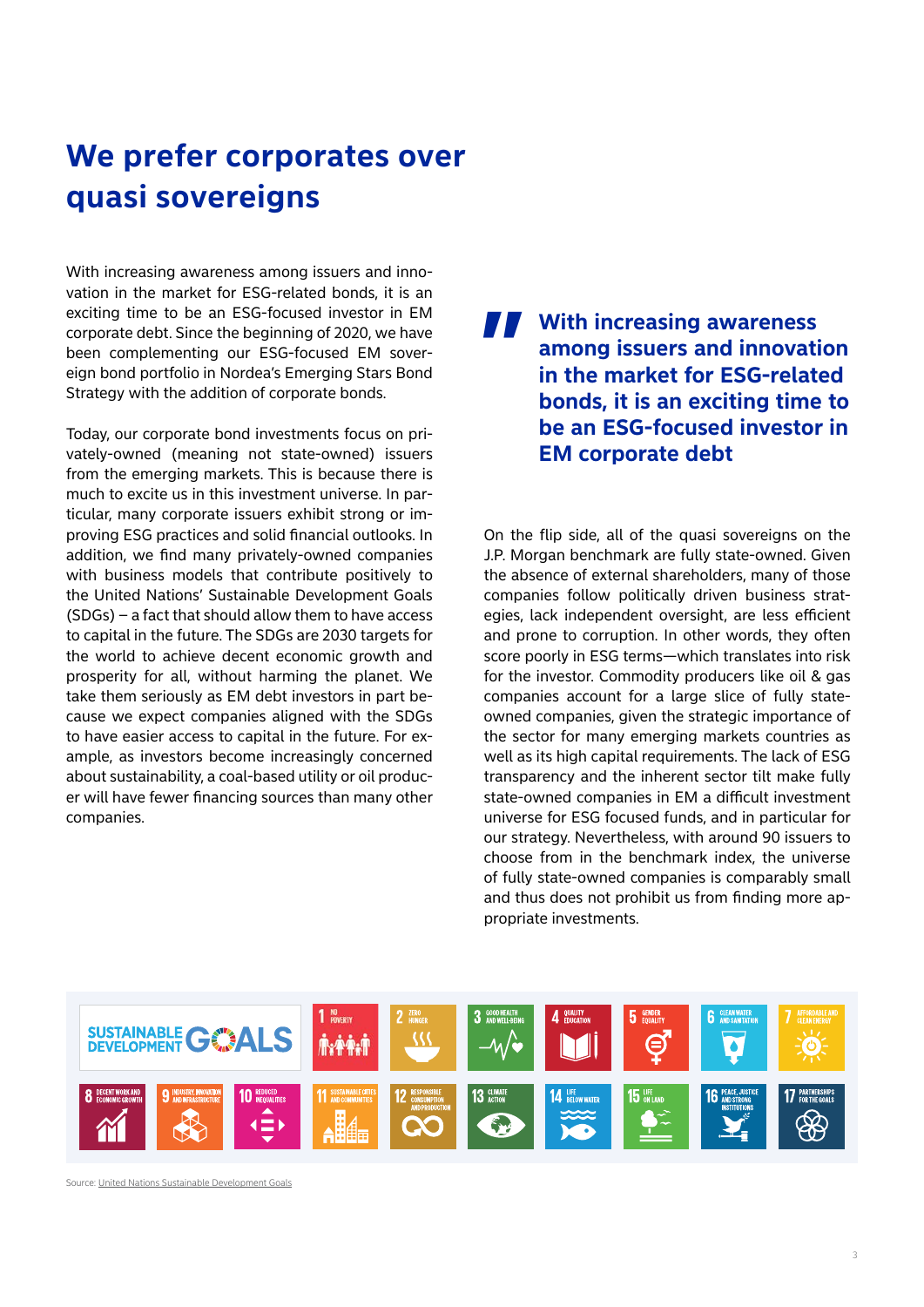#### **What we like in EM corporate debt:** strong ESG practices and SDG-aligned business models

"Financials" make up the largest sector among privately-owned corporates, accounting for 30% of the market capitalization of the J.P. Morgan CEMBI Broad Diversified benchmark index, an EM corporate bonds benchmark index. While we place the same ESG demands on them as we do on non-financial corporates, we additionally have a very strong preference for banks that have signed the Principles for Responsible Banking, of which Nordea is a founding signatory. The principles were launched by the United Nations Environment Programme Finance Initiative in 2019 and require signatories to align their "business strategy to be consistent with and contribute to individuals' needs and society's goals, as expressed in the SDGs, the Paris Climate Agreement and relevant national and regional frameworks"1 . Banks that fall in this category include BBVA Bancomer from Mexico and Bancolombia from Colombia.

We are also enthusiastic about recent developments in the ESG-related bond issuances within the emerging markets. While green, social and sustainable-bonds (which require the issuance proceeds to be used for green projects, social projects or a combination thereof) issuance has grown rapidly in recent years, we have seen the first issuance of a sustainability-linked bond from an EM issuer. Suzano, the world's largest pulp and paper producer from Brazil, issued a bond in September that links the coupon rate to greenhouse gas emission targets. The coupon rate will increase by 25 basis points should the company not achieve a defined level of emission reduction by 2026 (the maturity year of the bond is 2031). We like the sustainability-linked structure for linking sustainability goals to financial incentives; and the transaction has paid off for Suzano with the bond trading with a lower spread than "conventional" bonds from the same issuer.

One other emerging trend that particularly interests us is the involvement of multilateral development banks in new bond issuances. Instead of rolling over existing loans or providing new loans to issuers, they are buying a slice of their bond issuances as co-investors with asset managers from the private sector. We welcome this development. It gives issuers that previously had to rely primarily on development financing access to private capital; it gives bond investors exposure to companies they perhaps could not have funded before, given they were not present in the bond market. An example of such a transaction is a bond issued by Georgia Global Utilities, a water utility and renewable energy producer from Georgia that issued its inaugural bond in July of 2020. Investors in the USD 250 million bond, which is also the first green bond issued out of Georgia, included Deutsche Investitions und Entwicklungsgesellschaft mbH ("DEG"), the Netherlands Development Finance Company ("FMO") and the Asian Development Bank ("ADB").

**We like to invest in companies "that follow business models that contribute positively to the UN Sustainable Development Goals**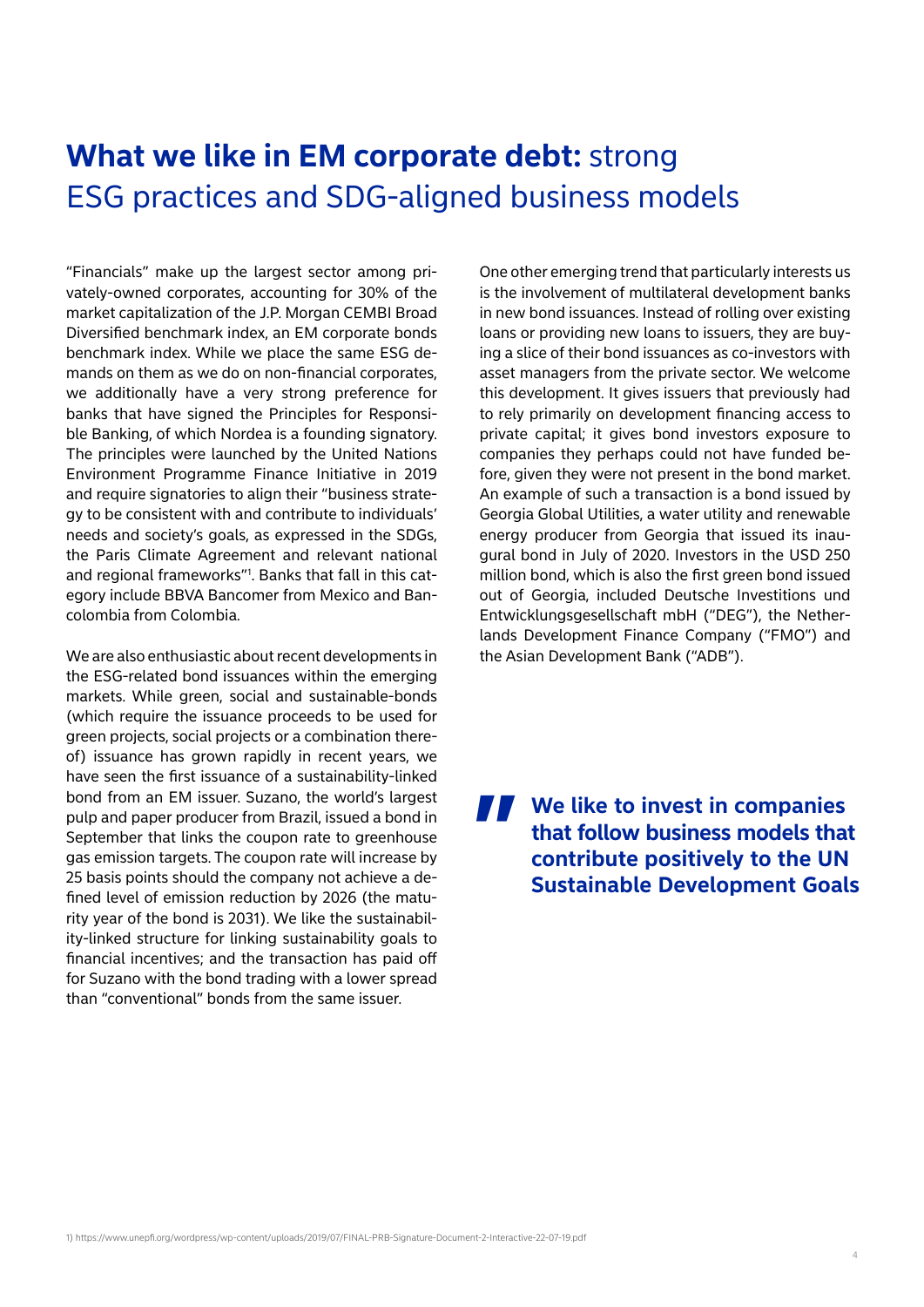#### **Case Study:** ReNew Power delivering renewables to India

ReNew Power is India's leading renewables based independent power producer, and it displays solid ESG characteristics, one of which is strong corporate governance. ReNew's CEO is the only executive director on the Board, and three big institutional investors have Board seats, providing credible oversight. The company also has a strong sense of corporate social responsibility: for example, it is electrifying rural schools in India with solar energy equipment and assisting communities in installing rainwater harvesting solutions. The CEO is deeply involved with these activities and is chairing the CSR committee on the Board of Directors. ReNew Power earns 100% of its revenue from the sale of wind and solar based energy. In 2020, the company won the first ever "round-theclock" tender award in India in order to supply green energy on a 24/7 basis through the inclusion of storage technology, delivering a "milestone" for the sector<sup>2</sup>. The development of renewable energy is even more important in a country where coal, whose greenhouse gas emissions are even higher than oil, still accounts for more than half of installed capacity.

While the company exhibits high financial leverage due to its sizeable investments in capacity expansion, we believe the long-term nature if its contracts as well as the sector's high importance for the government's green energy goals will benefit the company's access to capital. Although the rating situation of the company has not changed since its first bond issuance in March 2019, its credit spreads have tightened considerably.

#### **The issue with fully state-owned companies**

Fully state-owned companies in emerging markets are often less efficient because they frequently are run with political objectives that can threaten the commercial goals and sometimes supplant them completely. Since key management personnel usually gets nominated by the current government, incentives for long-term business planning are low. Additionally, the lack of independent oversight makes fully state-owned companies prone to corruption. In a study that includes stateowned companies from developed as well as emerging markets, the IMF finds that state-owned companies in countries with a low control of corruption have a significantly lower profitability than their private sector counterparts. As the authors of the study put it: "Our analysis also indicates that state owned enterprises (SOEs) are more affected by a corrupt environment than private firms—in a low corruption environment, SOEs can be as, or more, productive than private firms. Our results support the view that when governance is weak,

SOEs are more vulnerable likely due to the proximity to government officials and politicians and weaker oversight"3 . In another publication, the IMF concludes that "SOEs generally have low productivity, distort competition, and can be plagued by corruption. SOEs have fallen short, particularly in developing countries, in providing basic services, such as access to safe water, sanitation, and reliable electricity, to the entire population and further, the model for using and managing SOEs should be strengthened in many countries. The stakes are high because SOEs provide core economic services and could be an important vehicle for achieving the Sustainable Development Goals4". Poor management, short-term planning coupled with often high pay-outs to the government (in the form of dividends or taxes) means that for many of the fully state-owned companies leverage is high – a fact that puts pressure on their balance sheets, particularly given the prices of many major commodities have declined over the past years.

2) https://ieefa.org/indias-renew-power-wins-contract-for-24-7-green-energy-with-first-year-cost-of-38-mwh/ 3) "China to stop 'green bond' financing for clean coal projects", Financial Times, May 29 2020. 4) https://www.imf.org/en/Publications/WP/Issues/2019/11/22/Governance-and-State-Owned-Enterprises-How-Costly-is-Corruption-48800 5) https://www.imf.org/~/media/Files/ Publications/fiscal-monitor/2020/April/English/ch3.ashx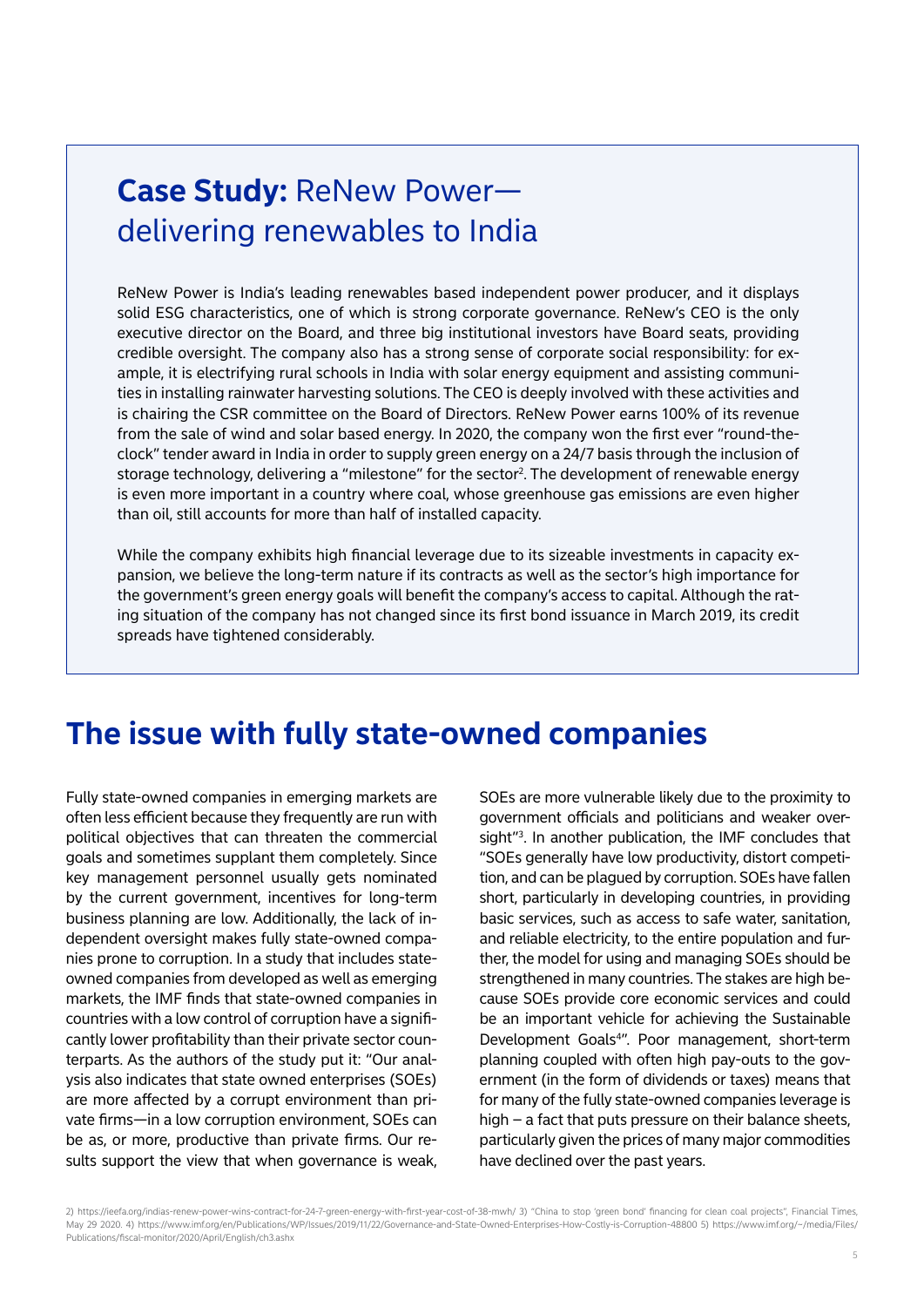In theory, fully state-owned companies enjoy one consolation for all this interference: the state will step in as the lender of last resort if they cannot service their debts. This supposition of government backing is a key reason why they are included in several emerging market sovereign debt benchmark indices. Ratings agencies subscribe to this view, and give them credit ratings based on this assumption  $-$  reasoning that default risk is reduced due to the sovereign backstop. There is rarely an explicit guarantee, but rating agencies see it as an implicit one. To many investors, bonds of fully state-owned companies are therefore satellite bonds orbiting round sovereigns; this explains why their pricing often moves in line with sovereigns. In times of low yields this has benefited them: yields on bonds of fully state-owned companies on aggregate have fallen in 2020 because yields on sovereigns have done so.



### **Case Study:** A quasi sovereign that is too close for comfort

A Mexican fully state-owned oil & gas producer is the biggest issuer of debt of any emerging market company anywhere in the world, having had a total debt stock of USD105 billion at the end of 2019. It is not hard to see why its debt pile is so large. The company pays a higher rate of tax than private companies, to fund the government's budget. In addition to this burden, the government is compelling the company to build a USD 8 billion refinery to establish energy independence for Mexico – a clear case of a project that might primarily make political sense. The company's cashflow is weak due to the high taxes – and this is increasing the company's cost of debt. The company's crude oil production has fallen from a 2004 peak of 3.4 million barrels a day to only 1.77 million b/d at the end of 2019.

The company's close relationship with the Mexican state could indicate a problem with governance, the "G" in ESG. While half of the board of directors is made up of independent directors, the chairman, who is also the Secretary of Energy, has the right to cast a tie-breaking vote. In addition, three independent board members resigned in 2019 over disagreements over the company's strategy. Several members of the management board have been involved in financial scandals over the years. When it comes to the environment, more than 90% of its revenue is from crude oil and refined oil products and there is little chance of this changing, given the company's business plan does not foresee a prioritization of renewable energy. Looking at its social record, the company's handling of the covid-19 crisis has been criticized in the media, with Bloomberg calling it "the world's deadliest Covid company" in September.

Since the beginning of 2019, the company has lost two out of its three investment grade ratings and the spreads of the company's bonds widened considerably. Reasons for the downgrades included high indebtedness, declining production and a weakening credit-linkage between the company and the state.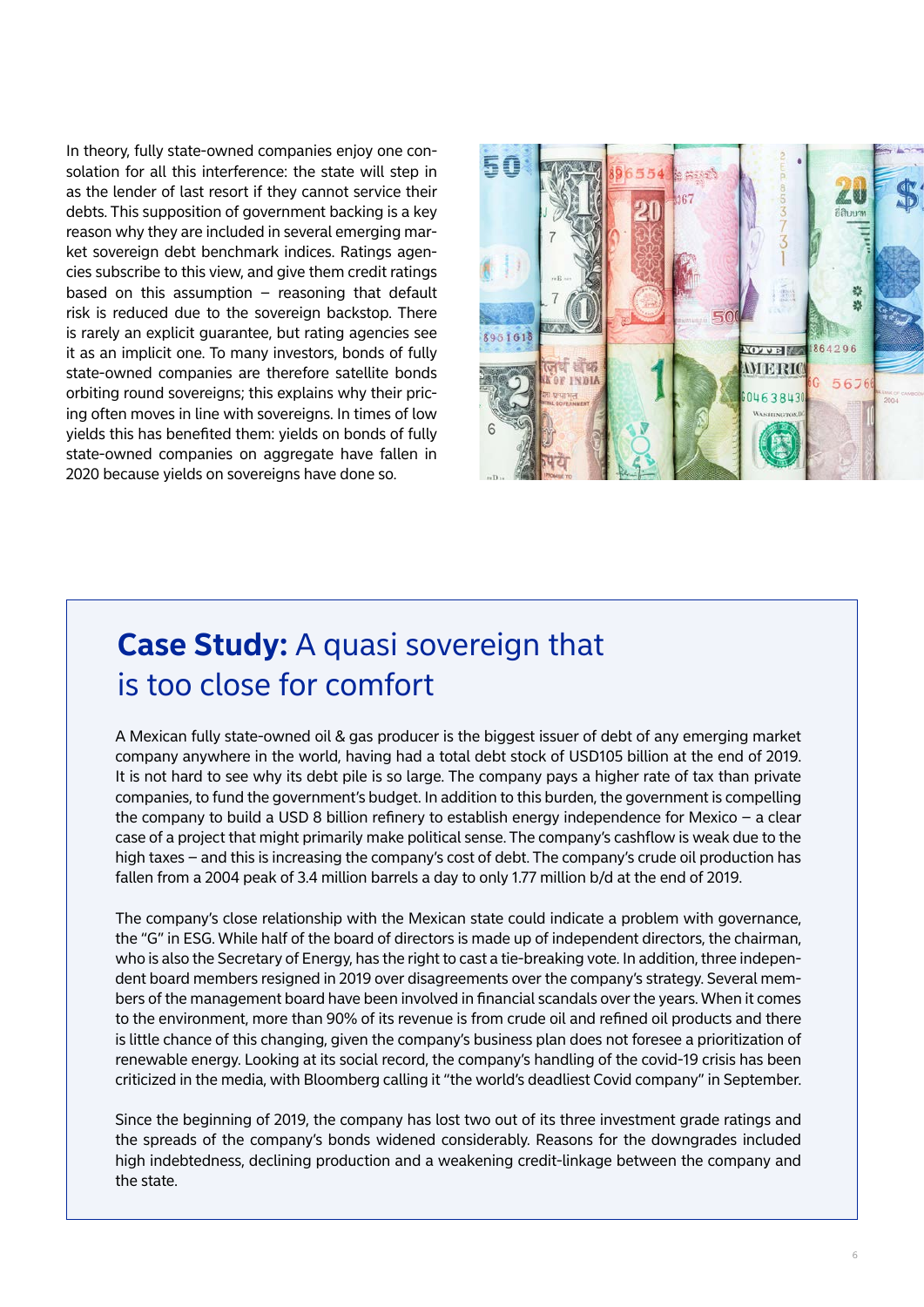And indeed, cases of debt restructurings for fully state-owned companies are rare. We foresee however, that for an increasing amount of fully state-owned companies, investors could start questioning the ability and/or the willingness of their sole shareholder to support the company, decoupling spreads for individual issuers from those of their respective government bonds in the future. Increasing leverage on sovereign balance sheets, impacting the ability to support, might amplify this development. We already see cases of this, as evidenced by the spread of individual stateowned companies' bonds widen to their respective government bonds. Higher funding costs as well as a global push to redirect capital towards more business models that support the UN's SDGs might make the refinancing more difficult for many of those issuers.

There is another crucial reason why we do not invest in fully state-owned companies currently. Many of them have low levels of non-financial disclosure. Because of a lack of information, the majority of the companies do not have ESG ratings from third party rating providers, such as MSCI. According to our analysis, more than 70% of index eligible of fully state-owned enterprises do either not have a corporate-level rating or it is very low ("B" and lower).

We exclude ESG laggards from our emerging market debt strategy on financial grounds, given a poor ESG track record is both a sign of a badly run company and a risk in itself. Think of the USD65 billion compensation paid by BP after the Deepwater Horizon oil spill – a spill caused by the failure of eight different safety systems.<sup>5</sup>

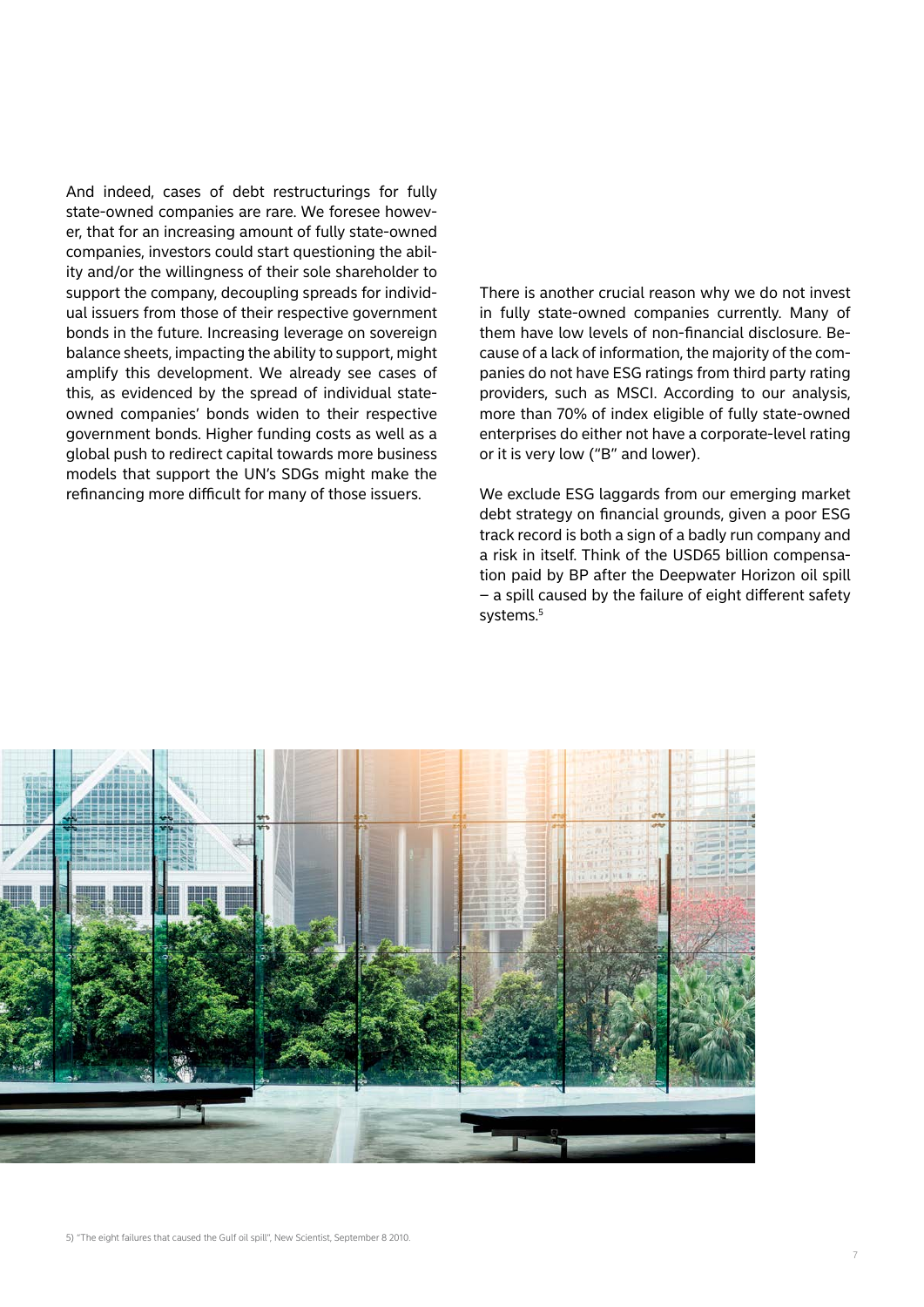#### **Our approach**

We like to invest in companies that follow business models that contribute positively to the UN's SDGs (as a minimum, do not obstruct them) and avoid laggards when it comes to corporate ESG practices. Combined with traditional financial modelling, this selection process leads us to a portfolio that looks very different from the benchmark.

The strategy has much less exposure to heavy industry than the benchmark, because of our ESG and SDG focus. Instead, the strategy has more holdings in sectors like telecoms, financials, pharmaceuticals and renewable energy. Given we prepare our proprietary ESG STARS ratings for our holdings, non-availability of third party ratings do not detain us from investing, as long as we can get a holistic picture of the ESG practices of the company based on their non-financial reporting and meetings with management.

Just as poor ESG practices are both sign of poor management and a cause of additional risk, good ESG practices are a sign of good management and an indication of less risk of an unexpected adverse event that could throw the company's business into doubt. Companies contributing significantly to a UN SDG also enjoy an additional tailwind: governments and the public actively approve of and encourage what they are doing, so they are often in sunrise rather than sunset industries.

#### Three inputs into the investment decision

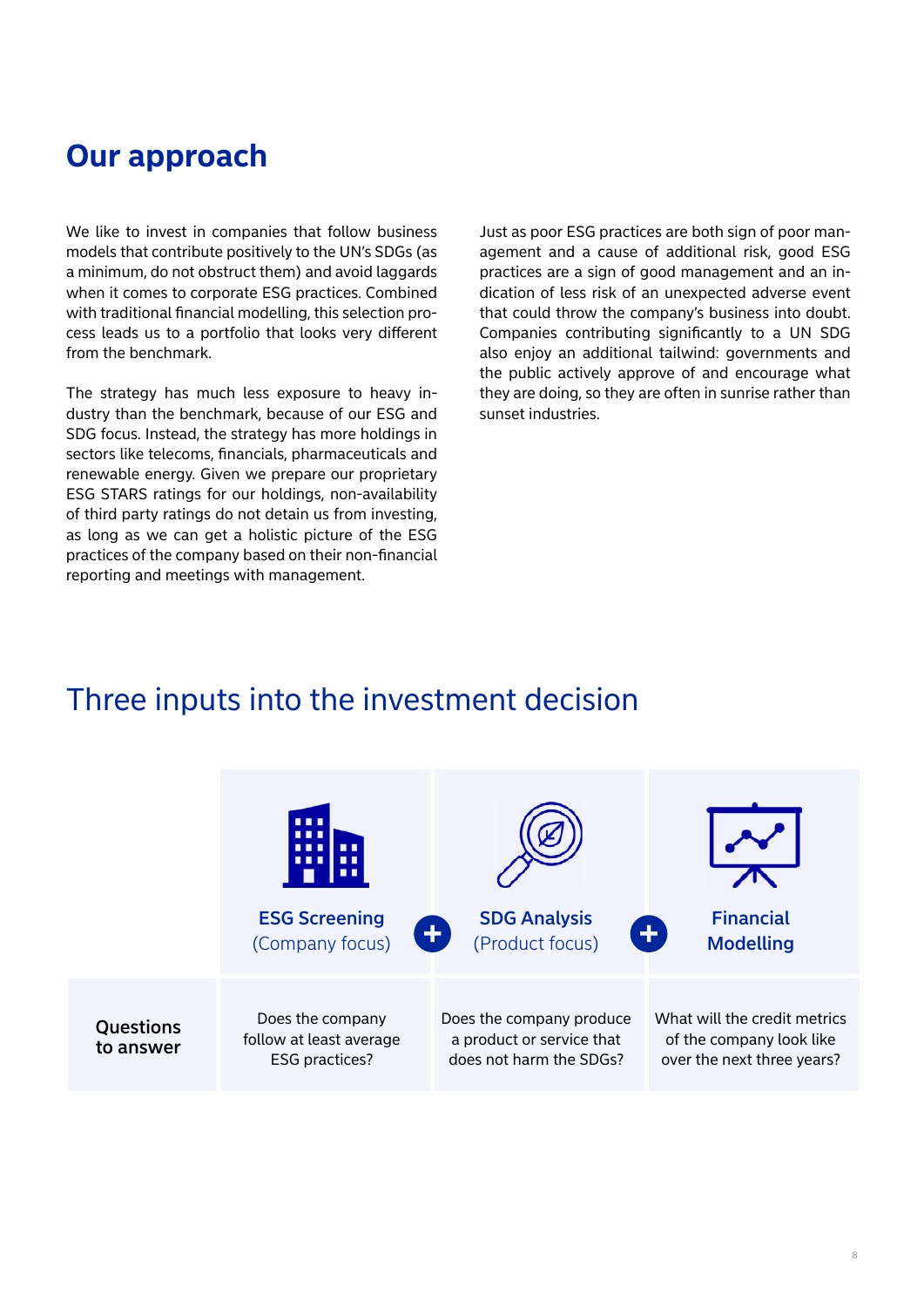### **We are wary of greenwashing**

Although we welcome the growth of ESG-related bonds, it always pays, as professional investors, to be wary. We are concerned, in particular, about the risk of "greenwashing" or "social washing", where a bond purports to be sustainable, but is not really so. For example, some Chinese companies have issued socalled "green bonds" to fund "clean coal" projects in the local market, and a majority state-owned bank in India that previously issued a green bond is currently evaluating to help fund a coal mine in Australia. We have avoided such bonds because we do not believe that clean coal is very clean  $-$  it leads to less global warming than conventional coal combustion, but still has a large carbon footprint.

The good news is that the Chinese state has proposed excluding clean coal from its regulatory framework that dictates whether bonds can be called green or not<sup>6</sup> and that investor pressure on the Indian bank is growing. This illustrates a wider point: investors can fight greenwashing and social washing by talking to regulators, the syndicate desks at investment banks that help issuers, and the issuers themselves. This process of improving credibility is crucial if ESG-related bond issuance is to keep growing – as we think it will.

6) "China to stop 'green bond' financing for clean coal projects", Financial Times, May 29 2020.

Wuhan city, China.